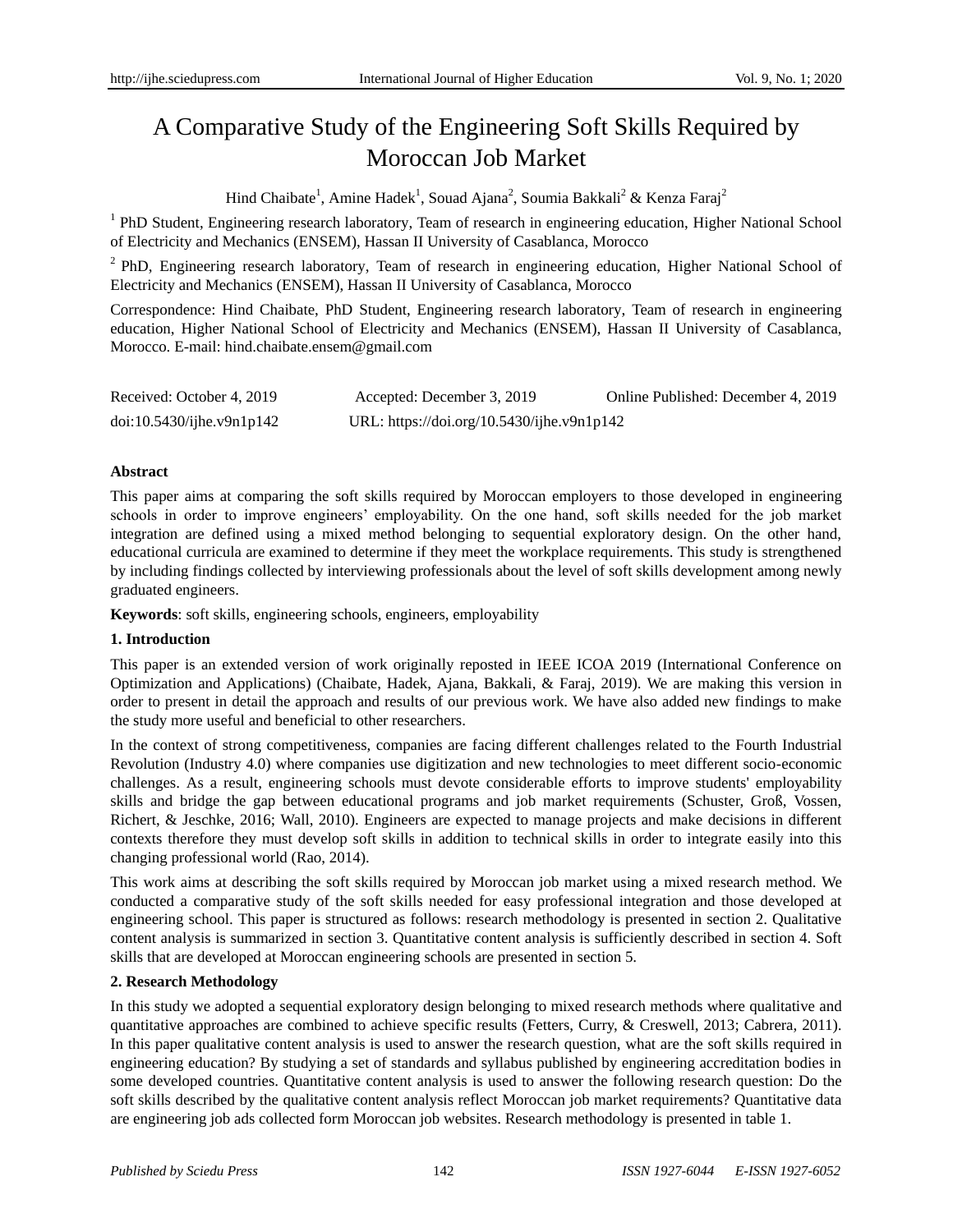|                           | Qualitative content analysis                                                                                                                                                             | Quantitative content analysis                                                                                                                                                                |
|---------------------------|------------------------------------------------------------------------------------------------------------------------------------------------------------------------------------------|----------------------------------------------------------------------------------------------------------------------------------------------------------------------------------------------|
| Research question         | Do the soft skills described by<br>What are the soft skills<br>the qualitative content analysis<br>required in engineering<br>reflect Moroccan job market<br>education?<br>requirements? |                                                                                                                                                                                              |
| Sources of collected data | Standards and syllabus of<br>engineering accreditation<br>bodies                                                                                                                         | Engineering job ads collected<br>form Moroccan job websites                                                                                                                                  |
| Research instrument       | Content analysis grid                                                                                                                                                                    | Content analysis grid                                                                                                                                                                        |
| Data analysis             | Deep reading of<br>accreditation documents to<br>highlight soft skills widely<br>required in engineering<br>education                                                                    | After identifying the job<br>market requirements by<br>deeply analyzing the content<br>of job ads. Collected data are<br>analyzed using SPSS<br>(Statistical Package for Social<br>Sciences) |

#### Table 1. Research methodology

Content analysis is research techniques used to understand a phenomenon and answer a specific research question. This method can be applied in management, marketing, health and the social sciences for studying documents and communication artifacts. One of its wide applications is systemic analysis of media contents. Its diffusion is justified by the fact that it is (Riff, Lacy, & Fico, 2014; Krippendorff, 2018):

- Systematic: it means that research results are extracted according to scientific reasoning
- Reproducible: it means that obtained results can be applied to study any similar phenomenon
- Reliable: refers to the fact that the research's results can be obtained by any other researcher who has analyzed the same data using the same tools and methods.

## **3. How Important are Soft Skills for Improving Engineers' Employability?**

In engineering schools, students are expected to develop two types of skills

• Technical skills refer to the practical knowledge and the ability to work with methods and tools related to the exercise of a specific activity. They are several skills related to engineering practice such as design, simulation, and software expertise.

Soft skills refer to a set of interpersonal intrapersonal skills enabling employers to improve their relationships and work performance. They include, for instance communication, autonomy, initiative, problem-solving skills, time management, team working, and the skill to act while respecting social and professional values (Vijayalakshmi, 2016). These skills cover several important aspects that define the operational engineer when performing his work including:

• Personal skills: they are personal abilities enabling engineers to achieve the targeted results successfully and easily such as organization, efficiency, autonomy, decision-making, mobility, and problem resolution skills.

• Interpersonal skills: these skills define how the engineer interacts with his or her work group, namely Communication skills (languages, negotiation), and team-working skills.

• Managerial skills: refer to the skills of an engineer as a project manager including time management, stress management, and team management skills.

• Innovation and entrepreneurship skills: engineers must be innovative and create the best work opportunities by developing entrepreneurship skills in order to achieve competitive job opportunities.

• Ethical and professional skills: engineers must be faithful to their professional commitment and their social responsibility while exercising their profession.

• Technology skills: refer to the ability to use and keep up with emerging technologies in engineering practice

Unlike technical skills, soft skills are not easily developed and evaluated. This is because they are not specifically associated with a specific activity, but occur in a variety of situations. This means that soft skills can be developed if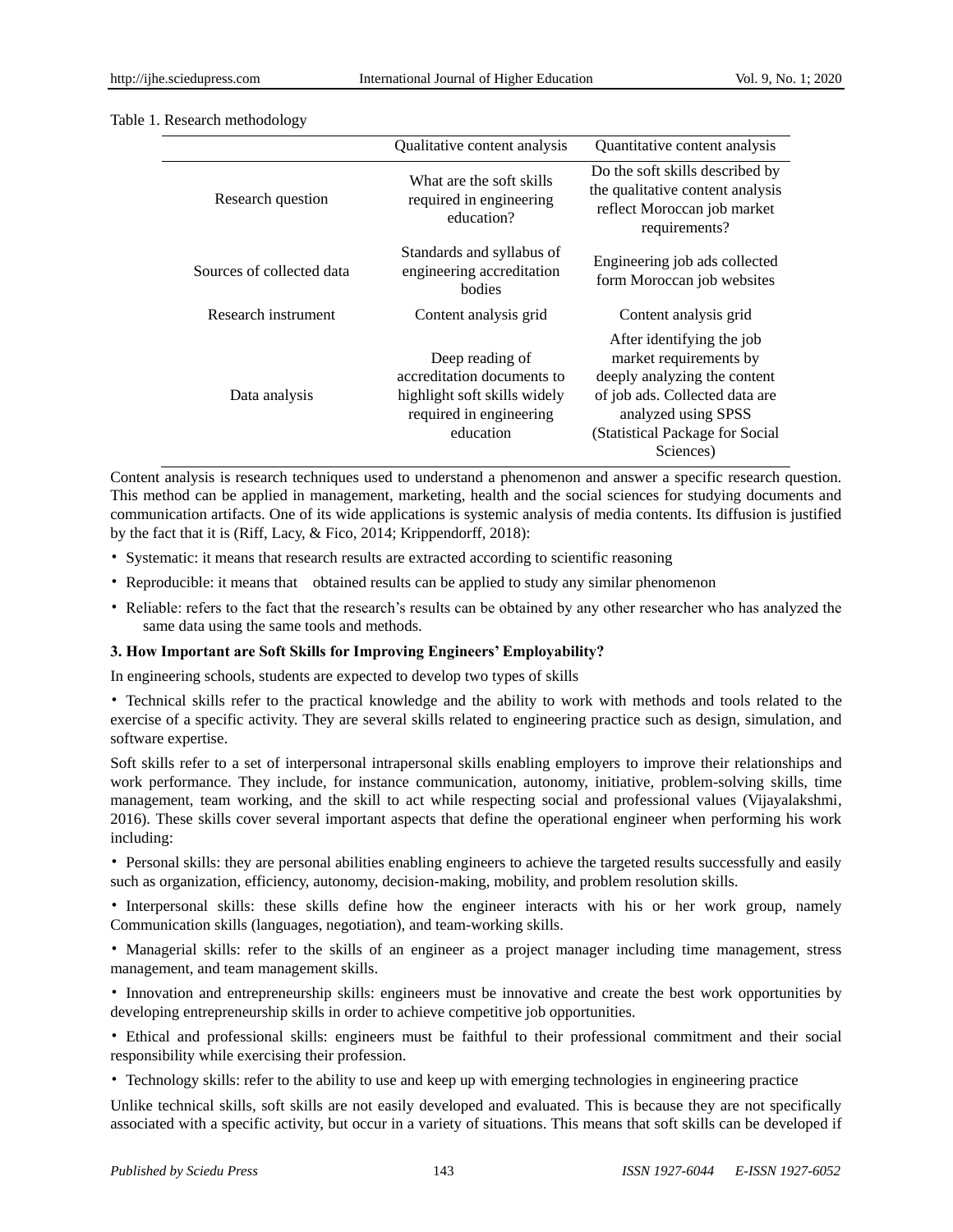students are faced with real situations enabling them to mobilize their knowledge in order to accomplish specific objectives (González-Morales, De Antonio, & García, 2011). The recruitment of engineers no longer depends only on technical skills but also on the level of development of soft skills because employers need engineers who are able to adapt quickly in their competitive work environment. Table 2 presents some works that have studied the importance of soft skills in improving engineers' employability.

|  |  |  | Table 2. Importance of soft skills in improving engineers' employability |
|--|--|--|--------------------------------------------------------------------------|
|  |  |  |                                                                          |

| <b>Studies</b>                                          | Results                                                                                                                                                                                                                     |  |  |
|---------------------------------------------------------|-----------------------------------------------------------------------------------------------------------------------------------------------------------------------------------------------------------------------------|--|--|
| (MS Rao, 2014)                                          | -Soft skills improve engineering and management students' employability                                                                                                                                                     |  |  |
|                                                         | -Educational institutions must continuously identify the soft skills needed by<br>the job market                                                                                                                            |  |  |
|                                                         | -According to companies (India), the students who succeed in their work are<br>those who have a strong personality, better attitude, and good behavior                                                                      |  |  |
|                                                         | -In order to ensure a better development of soft skills, students, faculty,<br>employers, and director of educational institutions must collaborate with each<br>other.                                                     |  |  |
| (Nilsson, 2010)                                         | -Engineering graduates must be aware of the importance of soft skills and<br>devote considerable effort to improve their employability                                                                                      |  |  |
|                                                         | -Engineering Education programs must focus less on technical knowledge and<br>stress on developing soft skills required for student employability                                                                           |  |  |
| (Zaharim, Yusoff,<br>Omar, Mohamed, &<br>Muhamad, 2009) | -Engineers' employability skills that most of the employers in Asia require are<br>problem-solving skills, communication skills, and interpersonal skills. These<br>skills can be more important than even technical skills |  |  |
|                                                         | The authors carried out a survey addressed to Indian employers, they achieved<br>the following results:                                                                                                                     |  |  |
|                                                         | -Employers are not satisfied with the qualification level of the newly graduated<br>engineers                                                                                                                               |  |  |
| (Blom, & Saeki, 2011)                                   | -Soft skills are very important for the employability of engineering graduates                                                                                                                                              |  |  |
|                                                         | -Educational curricula must focus more on high level thinking skills<br>including engineering problem solving skills (Bloom's taxonomy) than just<br>focus on basic thinking skills, such as remembering and understanding  |  |  |
| (Saad, Robani, Jano,<br>& Majid, 2013)                  | -When recruiting engineering graduates, employers give equal importance to<br>soft skills and hard skills                                                                                                                   |  |  |
|                                                         | -Universities must accompany their graduates as they integrate into the<br>professional world by evaluating their employers' satisfaction with the level of<br>skills development                                           |  |  |
|                                                         | -Universities must continuously collaborate with the job market in order to<br>ensure that their graduates meet employers requirements                                                                                      |  |  |

According to the studies presented in table 2, the importance of these skills can be summarized as follows:

- Students with the most developed managerial skills are those most likely to have competitive jobs.
- In addition to technical skills soft skills enable students to survive and succeed in the professional context.
- Students are better paid if they possess soft skills.
- The more developed engineers' soft skills are, the more satisfied they are with their job.

## **4. Qualitative Content Analysis**

Engineering schools must devote considerable efforts to discover and integrate the international dimension of skills into their learning strategies in order to promote graduates who are operational in national and international competitive work environments. For this reason, a qualitative content analysis was carried out in our previous work (Chaibate, & Bakkali, 2017) in order to determine the soft skills required in engineering education. For this purpose,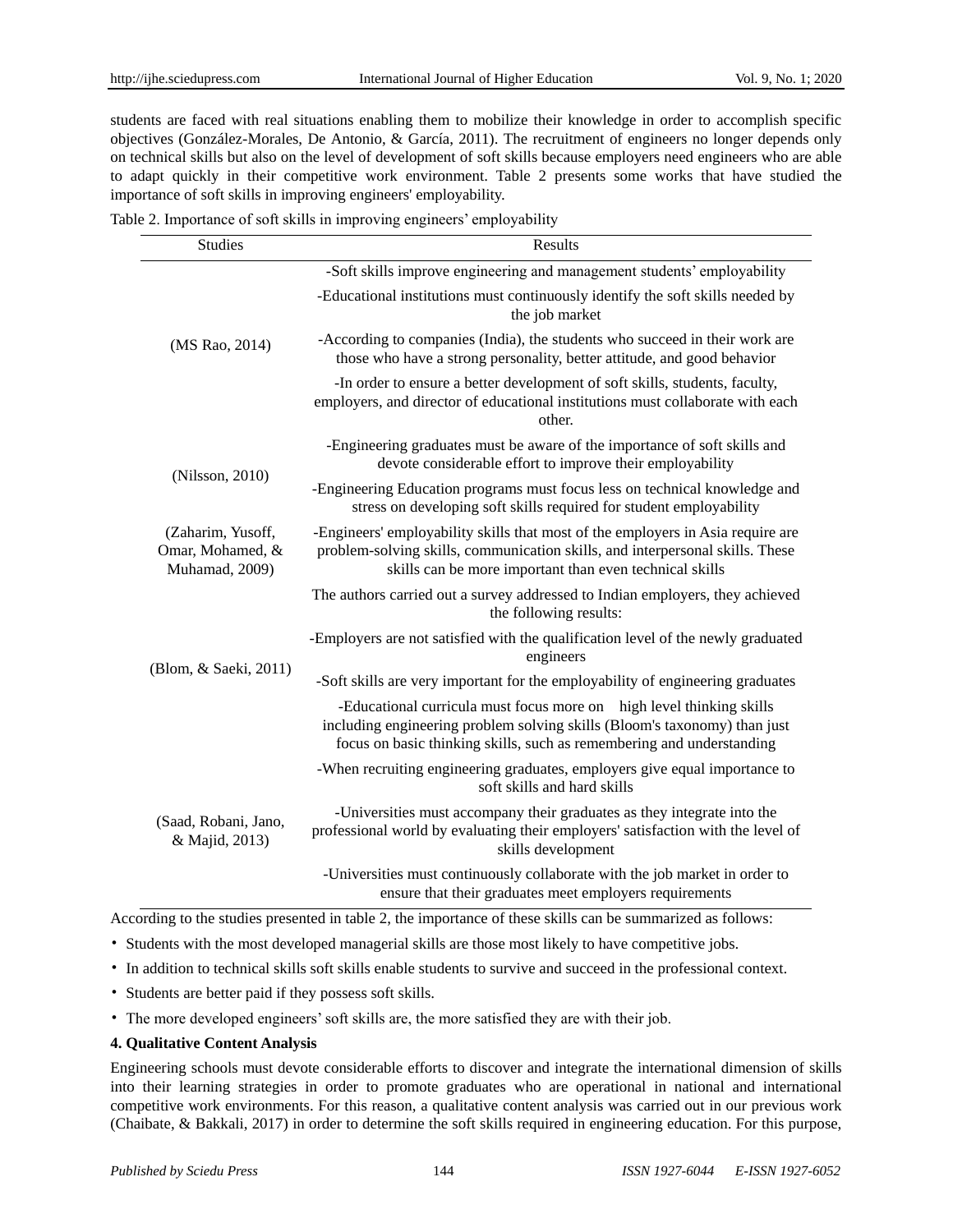we have studied the standards and syllabus published by engineering accreditation bodies in some developed countries. Table 3 presents the engineering soft skills identified from our previous study Chaibate, & Bakkali, 2017).

Table 3. Engineering soft skills required in engineering education

| Engineering soft skills identified from the literature         |                                                                        |                                                    |                             |
|----------------------------------------------------------------|------------------------------------------------------------------------|----------------------------------------------------|-----------------------------|
| -Organization,<br>rigour<br>and<br>efficiency                  | -Adaptability, Initiative and<br>reactivity                            | -Autonomy<br>and<br>engineering<br>decision making | -Mobility                   |
| -Engineering problem solving<br>skills<br>(analyze, synthesis) | -Communication<br>(French)<br>English, negotiation)                    | -Writing skills                                    | -Team working               |
|                                                                |                                                                        | -Stress                                            |                             |
| project<br>-Engineering<br>management skills                   | -Team management                                                       | management                                         | -Time management            |
| -Professional responsibility in<br>engineering practice        | -Ethical<br>social<br>and<br>responsibility in engineering<br>practice | -Engineering<br>innovation skills                  | -Entrepreneurship<br>skills |
| -Using<br>technology<br>in<br>engineering practice             | with<br>-Keeping<br>up<br>engineering technology                       |                                                    |                             |

## **5. Quantitative Content Analysis**

## *5.1. Quantitative Data Collection*

In order to answer our research question and determine the importance given by Moroccan job market to the soft skills previously identified from the qualitative content analysis, we have conducted a quantitative content analysis of job offers collected from different engineering fields. A job ad is an official announcement about a job opening created by the employer to alert job seekers with the required skills to apply for the offer. Job ads can be found in different sources including websites, print media, magazines, and newspapers. Today websites are the best solution to attract a wide choice of job seekers unlike newspapers which give a limited geographic reach.

In Morocco we find different job boards which publish job offers posted by companies, recruitment agencies and temporary employment agencies. Moreover, engineering job websites can be non-structured such as www.avito.ma, where the research process is difficult in contrast to the semi-structured websites which facilitate job finding (Khaouja, Rahhal, Elouali, Mezzour, Kassou, & Carley, 2018; Makdoun, Mezzour, Carley, & Kassou, 2018). In this study we have chosen to use three semi-structured comprehensive and complementary job sites in order to easily eliminate duplicates because the same job ad can be found in websites. Data were collected from September to December 2018 and the following job websites: emploi.ma, rekrute.com, and neuvoo.co.ma. Quantitative content analysis was conducted according to the steps described in figure 1. These steps will be sufficiently defined in the following sections.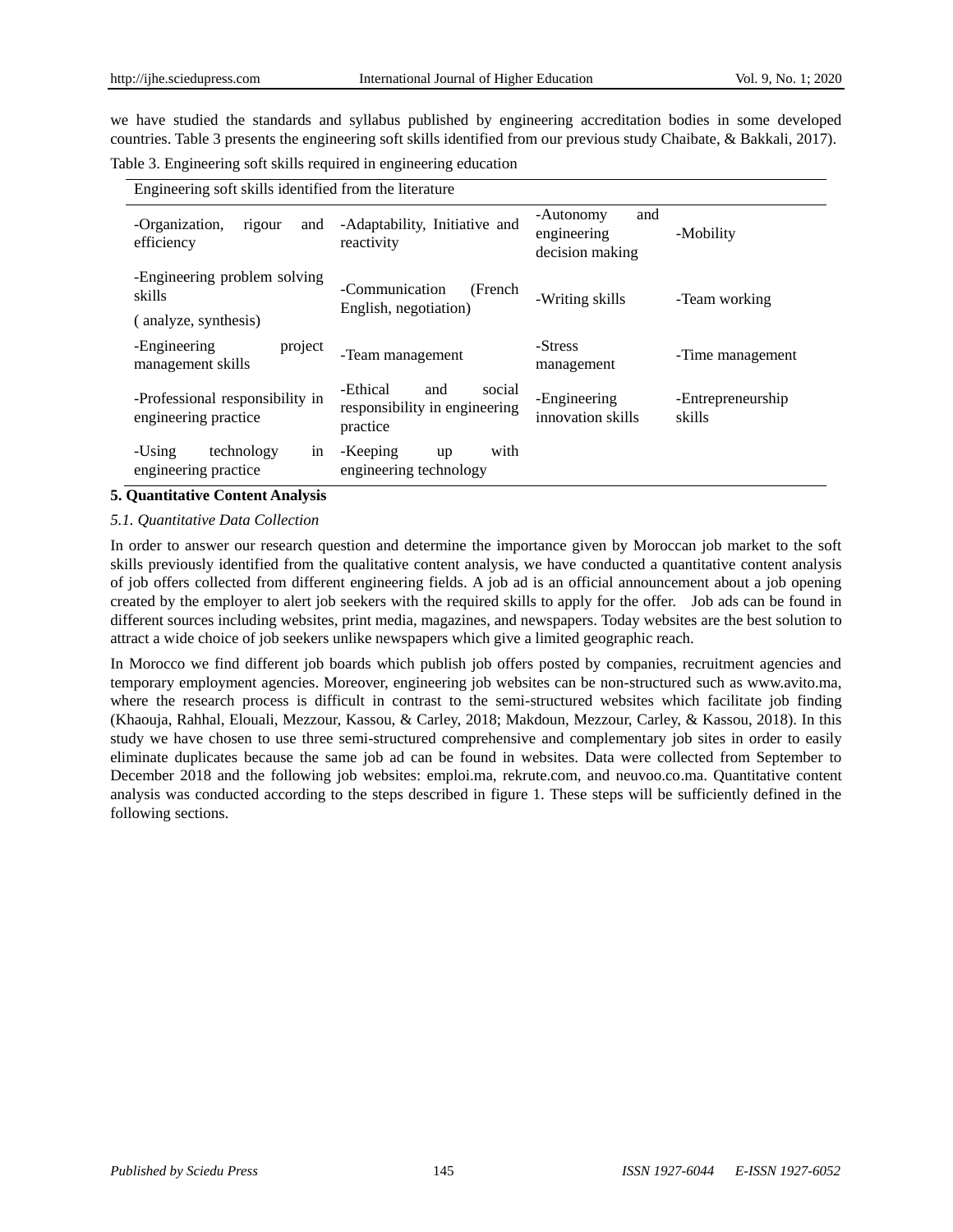

The analysis tool or instrument consists of an analysis grid composed of the soft skills defined from the qualitative approach. These identified skills are allocated to dichotomous variables that take two values 0 and 1:

- The variable takes 1 if the associated soft skill is contained in the job ad
- The variable takes 0 if the associated soft skill is not contained in the job ad

## *5.2 Reliability and Validity Test*

Reliability refers to the consistency of a measure. It is defined by having the same results when measurements are applied to the same sample and under the same conditions (Riff, Lacy, & Fico, 2014; Krippendorff, 2018). In our study we have tested reliability using internal consistency which determines the extent to which items in the test evaluate the same construct, so they should be correlated with each other. This type of reliability can be calculated without reproducing the test or involving other researchers. Internal consistency is evaluated using Cronbach's alpha which is calculated using the formula (1). It ranges from 0 to 1 and it is maximized when test items are highly correlated which means that they evaluate the same construct.

$$
\alpha = \frac{k}{k-1} \left( 1 - \frac{\sum_{i=1}^{k} s_i^2}{s_T^2} \right) \tag{1}
$$

Where:

- k is the number of items
- $s_i^2$  is the variance of the item i
- $s_r^2$  is the variance of the observed total test scores

Test reliability increases when alpha is closer to one. When Cronbach's alpha is above 0.5 reliability is considered acceptable so the study can be generalized to a larger sample (Nunnally, 1967; Briz-Ponce, Pereira, Carvalho, Juanes-Méndez, & Garc á-Peñalvo, 2017).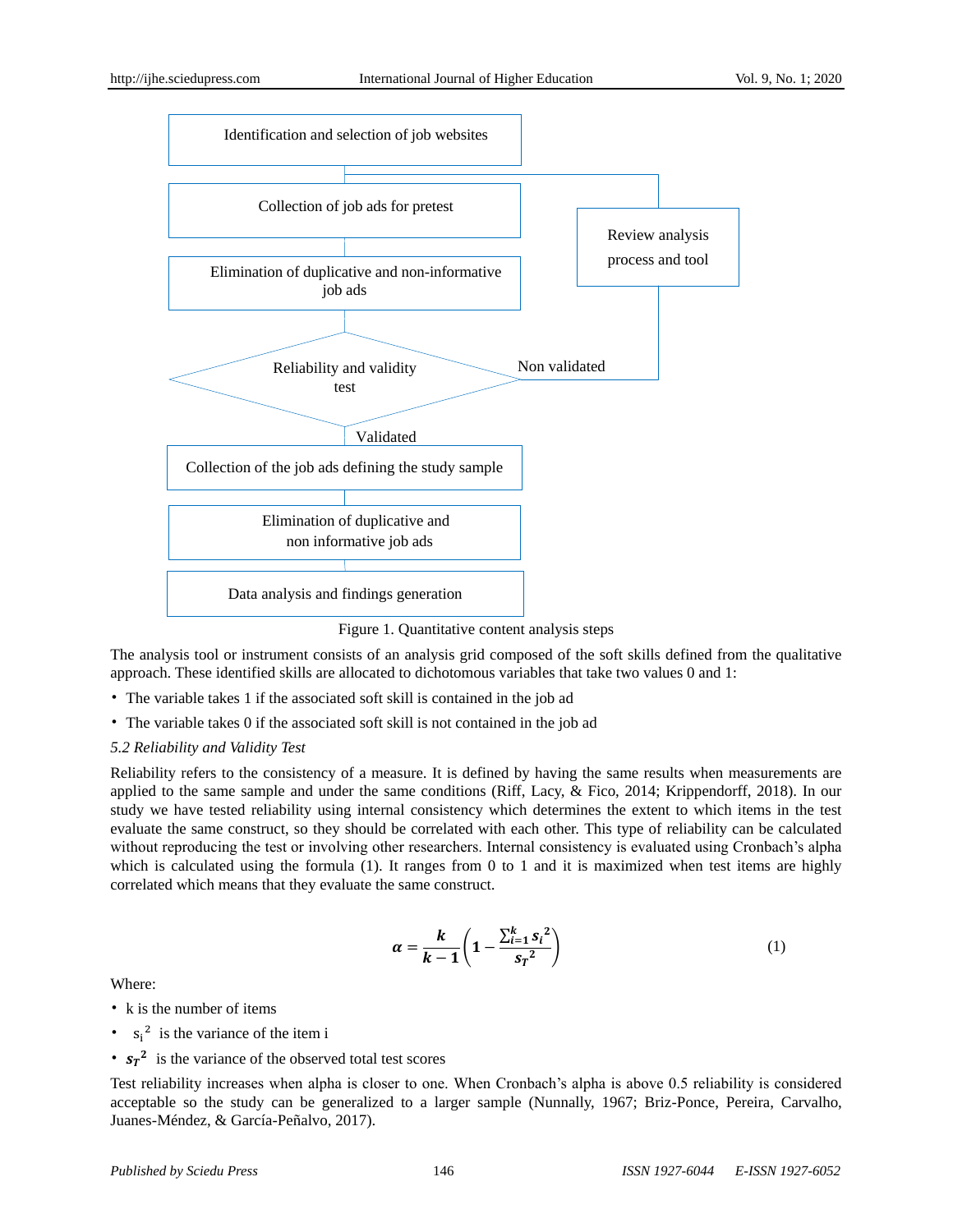When items in the test are assigned to dichotomous variables, in this case reliability is evaluated through the Kuder–Richardson Formula 20 (KR.20) which is calculated using the formula (2)

$$
KR.20 = \frac{k}{k-1} \left( \frac{s_r^2 - \sum_{i=1}^k p_i (1 - p_i)}{s_r^2} \right)
$$
 (2)

Where:

- k is the number of items
- sT<sup>2</sup> is the variance of the total scores of the job ads
- $p_i$  is the proportion of job ads mentioning the item (soft skill) i

In order to measure internal consistency (KR20), we have chosen randomly 30 job ads not belonging to the study sample. We have analyzed data using SPSS (Statistical Package for Social Sciences) which generates KR.20 automatically. SPSS result shows a value of 0.7 of the KR.20 coefficient. This value is acceptable to generalize the approach to the study sample.

Validity defines the extent to which the research instrument measures the expected phenomenon. It is evaluated by recourse to the expert judgment (Riff, Lacy, & Fico, 2014). In this study, we have tested the instrument and process validity by inviting a focus group of professionals in the labor market and academics in the engineering institution (professors, heads of departments, responsible for accreditation, researchers, and specialists of skills development in a multinational company). The focus group has extensively examined the adopted process and instruments in order to come up with guidelines and corrections that were taken into consideration during the approach implementation.

## *5.3 Data Analysis*

After testing and validating the reliability and the validity of the test, 163 different engineering job ads were collected from the job websites mentioned above. These job ads were analyzed in order to identify the soft skills required by Moroccan job market. During the data collection process, a job ad is removed from the database if it is duplicative or not informative which means that it doesn't specify any soft skill. This quantitative content analysis enabled us to define which soft skills are highly required and which soft skills are lowly required.

Based on the level of soft skills requirements, obtained results were classified into four different categories:

- Category A: Contains the soft skills that are highly required by employers
- Category B: refers to the soft skills that are moderately required by the employers
- Category C: Consists of the soft skills that are lowly required by the professional world
- Category D: refers to the soft skills that are very lowly or rarely required by employers
- 5.3.1 Distribution of the Soft Skills in Category A

In figure 2 we find the soft skills that are highly required by the job market. Communication is the skill that is demanded by most of the employers (84%), because it enables engineers to deal with the company's environment including staff members, suppliers, and customers. 60% of the job ads require organization, rigour and efficiency. This justifies the importance of these skills in the achievement of work objectives. 52% of the job ads require engineers who are able to use technology in engineering practice. Moreover, adaptability, initiative, and reactivity skills are needed by 52% of the job offers. Educational institutions must dedicate great resources to the development of these soft skills in order to improve engineers' employability.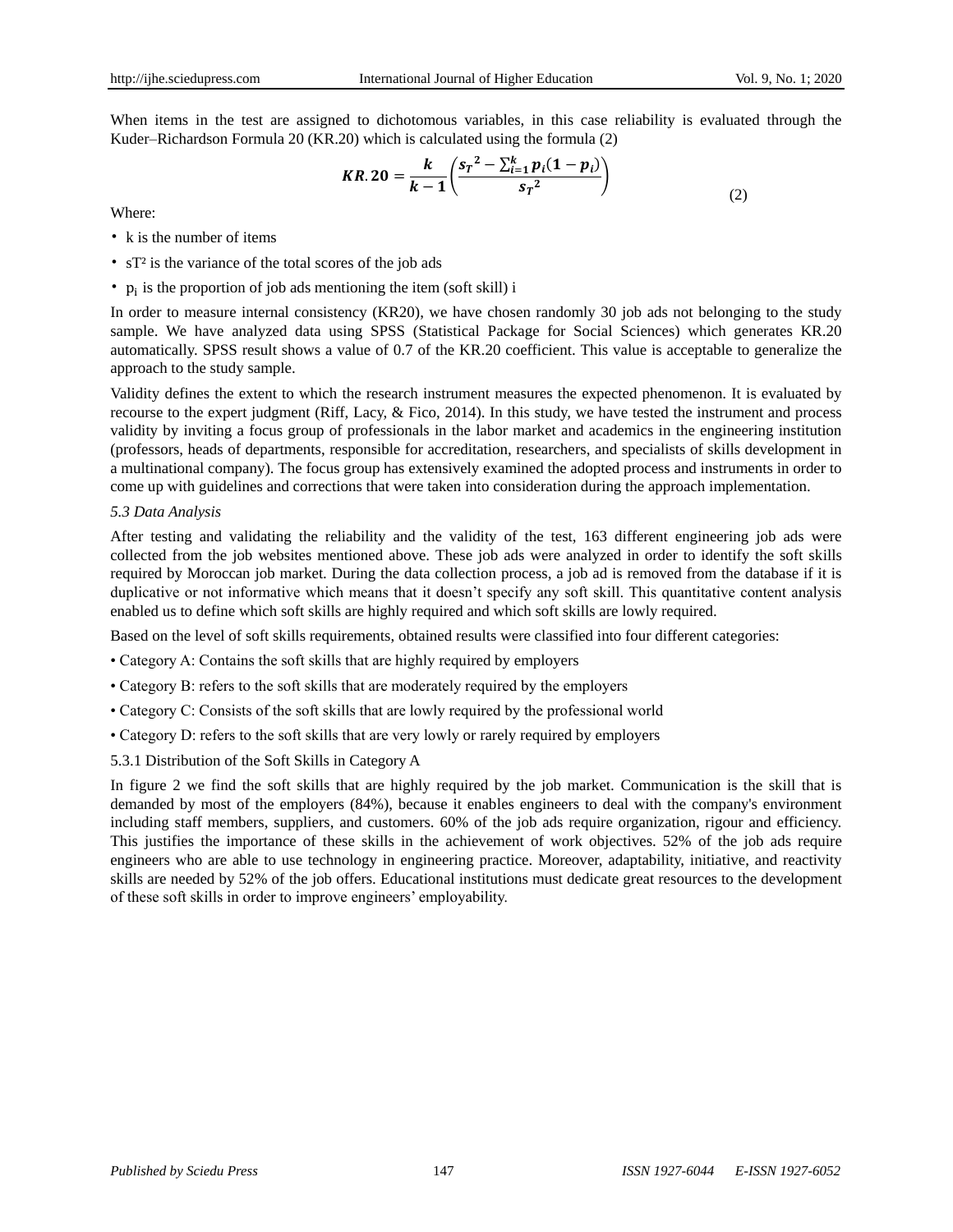

Figure 2. Distribution of the soft skills in category A

# 5.3.2 Distribution of the Soft Skills in Category B

While examining category B of the soft skills moderately required by Moroccan employers, as presented in figure 3, we can notice that professional responsibility (44.8%) is the most required soft skills. The latter refers to the ability to practice engineering by respecting work commitment and putting customer satisfaction before its own interests. Engineers must also develop the ability to work autonomously and make strong decision in different work situations (39.2%). They should also develop managerial skills including project management (38.6%), and team working (37.4%). Even if the ability to come up with innovative solutions (36.2%) and the capacity to define, analyze, and synthesize work problems (30%) are moderately required by Moroccan employers, they remain important to gain a competitive advantage in a very demanding market.



Figure 3. Distribution of the soft skills in category A

# 5.3.3 Distribution of Soft Skills in Category C

As presented in figure 4, the ability to write reports, standards, and any other documentation related to engineering practice is lowly required by employers (24.5%), this is not justified by the fact that this skill is not important, on the contrary that's because some companies often use the term communication to also identify the writing skills. For the same reason, Team management (16.5%), stress management (15.9%), and time management skills are in low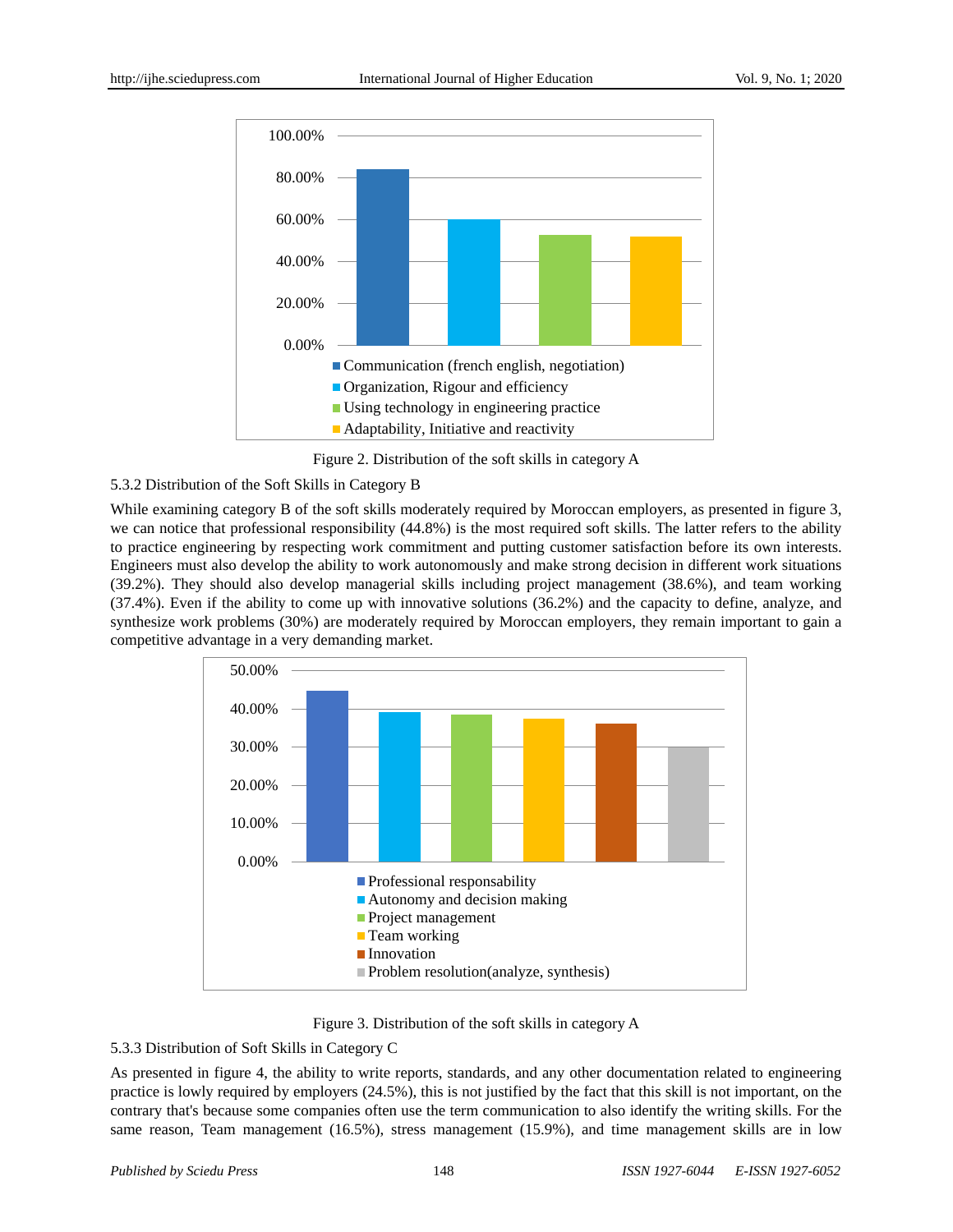demand by the job market because they represent the skills necessary to manage a project which is a moderately required competency (see figure 3). Despite the importance of ethical and professional responsibility, Moroccan companies are not sufficiently aware of the importance of this dimension in engineering practice (12.2%). With the appearance of the offshoring sector as a promising field known by its potential to create local job opportunities in multinational groups, mobility is not often required by manufacturing companies (14.1%).



Figure 4. Distribution of the soft skills in category C

## 5.3.4 Distribution of the Soft Skills in Category D

As presented in figure 4, entrepreneurship is required only by 7.9% which means that this skill is not at all important from the point of view of the employer who is looking for a stable employee who is not looking for the best job offers. However, engineering schools must develop this kind of skills to enable their students to cup with the competitiveness challenges by creating their own work opportunities. The ability to keep up with new technology emerging towards the job market is very lowly required by the job market (6.7%). In order to avoid teaching obsolete technologies, schools must maintain a strong and ongoing relationship with the national and international job market to be up to date with technological development.



Figure 5. Distribution of the soft skills in category D

# **6. Soft Skills in Moroccan Engineering Education**

## *6.1 Soft Skills Developed by Educational Curriculum*

Engineering education in Morocco usually lasts for three years divided into six academic semesters organized as presented in figure 6 (CNPNCI, 2014).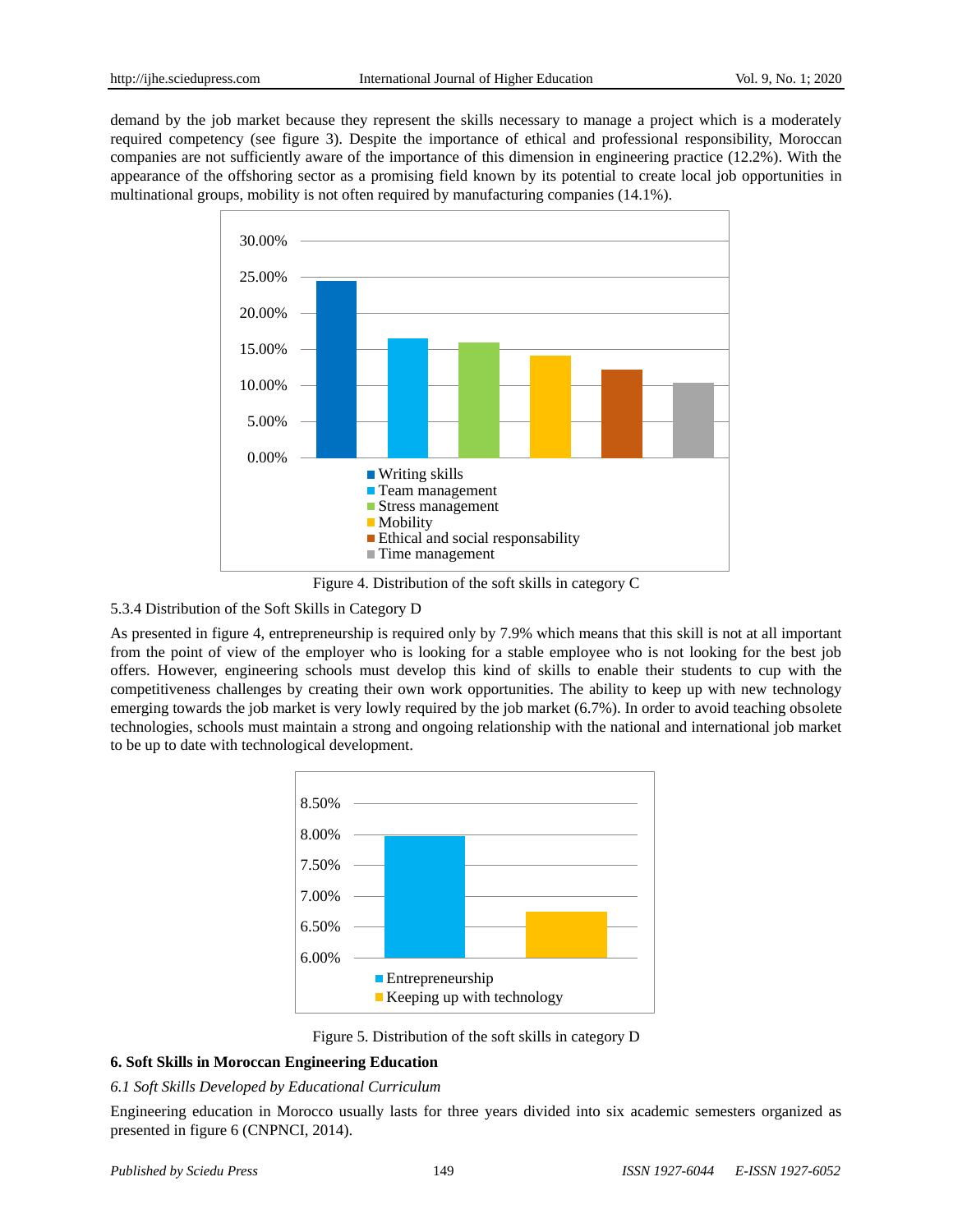

Figure 6. Structure of the three years of engineering education

Students must complete a one-month internship at the end of the first year where they will discover the professional world. Technical internship is a summer internship that responds to a problem within a company. It is carried out at the end of the second year and lasting from one to three months. Semester 6 is evaluated through a final year project lasting for six months and supervised by both a teacher from the school and a professional in the company. This project allows students to put into practice the skills developed during the three years of engineering training.

During the first five semesters engineers develop two kinds of skills including technical skills and soft skills. Technical skills are acquired through specific modules related to the engineering field. Technical modules cover 60 % to 80 % of the overall hours of the first five semesters. Soft skills are developed through managerial modules representing 10% to 20% of the overall hours of the first five semesters. These skills are also developed using Language and communication modules covering 10% to 20% of the overall hours of the first five semesters (Chaibate, Hadek, Ajana, Bakkali, & Faraj, 2019).

We have previously carried out a study aimed at identifying the soft skills developed through the management and communication modules. For this purpose, we have deeply studied the educational curriculum of a Moroccan school of engineering education (Chaibate, & Bakkali, 2017; Chaibate, Hadek, Ajana, Bakkali, & Faraj, 2019; CNPNCI, 2014; MENFP, 2017). Table 4 shows the results of this study.

Table 4. Distribution of management and communication modules

| Soft skills developed by communication modules | Soft skills developed by management modules |
|------------------------------------------------|---------------------------------------------|
| -Communication and negotiation                 | -Efficiency                                 |
| -Writing skills                                | -Initiative, autonomy                       |
| -The ability to communicate in French          | -Engineering decision making                |
| -The ability to communicate in English         | -Team working                               |
| -Professional conduct                          | -Engineering project management (resources) |

It can be seen that educational programs develop the soft skills that are highly required by employers. As a result, they are located close to the job market requirements (figure 2, figure 3). On the one hand, management modules aim at enabling students to build a set of skills including efficiency, initiative, autonomy, decision-making, team working and project management skills. On the other hand, communication modules are intended to develop communication skills such as negotiation, professional writing skills, languages (French, English), and professional conduct. In order to deal with the challenges related to the job market competitiveness, educational institutions must also identify and develop soft skills that are in low demand to improve students' employability.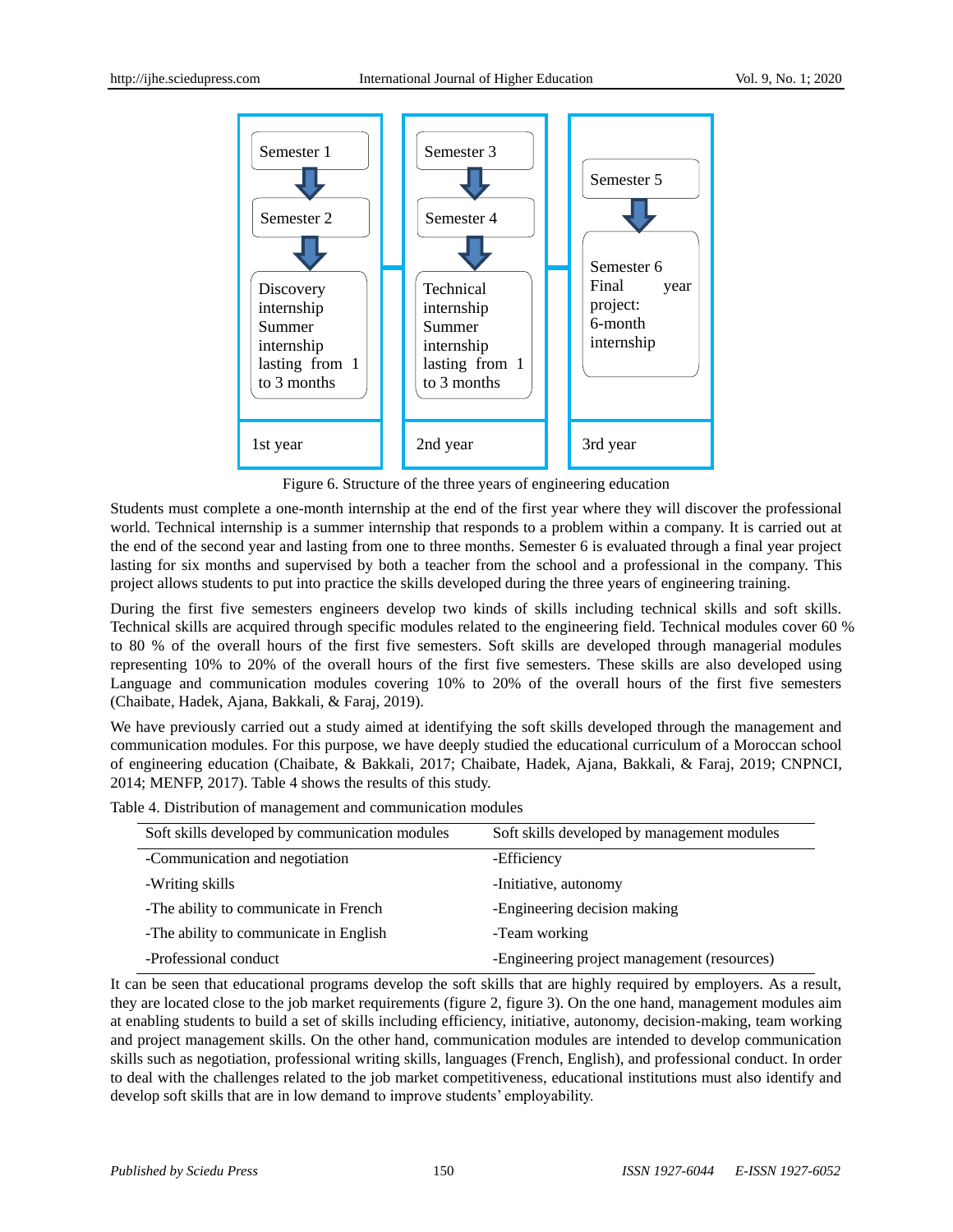#### *6.2 Finding about Moroccan Engineers Soft Skills*

In order to collect finding about Moroccan engineers soft skills, we interviewed professionals from nine companies operating in different fields in Morocco including consulting in advanced engineering, electricity production, after sales service, plastic injection (automotive industry), automotive cabling, portfolio management, heavy metal construction for industry, delivery of liquefied petroleum gas, and mining engineering. The interviewed professionals perform different functions within the targeted companies such as project leader, consulting engineer, technical executive engineer, specialist in customer support agreements, logistics engineer, methods manager, director of human resources, project manager, and human resources Manager. This study allowed us to come up with the following findings:

• 92% of the professionals interviewed consider that soft skills are strictly important in the professional insertion of Moroccan engineers

• Moroccan engineers' soft skills insufficiently developed when compared to the job market requirements which justifies the difficulties encountered while integrating into the labor market

• Professionals also revealed a set of weaknesses detected by welcoming newly graduated engineers. These deficiencies are related to the low level of development of some soft skills including communication, autonomy, decision-making, priority management, team working, stress management, self-confidence, and creativity. After reviewing educational programs (section 5.1), we found that engineering curricula are situated close to the employers requirements because they develop the soft skills that are in high demand. However, professionals' findings reveal that Moroccan engineers' soft skills are not sufficiently developed to improve their employability. This contradiction leads us to deeply examine the pedagogical methods adopted to develop this kind of skills in engineering schools.

#### **7. Conclusion**

Moroccan engineering schools must provide better training that enables engineers to meet workplace requirements. This paper aims at evaluating the importance of soft skills in Moroccan job market and engineering education. On the one hand, we have determined the soft skills needed by Moroccan employers using a mixed research method belonging to the sequential exploratory design. In this study we have identified the highly required soft skills such as communication, organization, using technology in engineering practice, and initiative. We have also identified soft skills that are very lowly required despite their importance in the literature including entrepreneurship skills and the ability to keep up with emerging technology. On the other hand, we have carried out a study to determine the soft skills covered by engineering educational curricula. Results show that learning programs are located close to the job market demand by containing most of the soft skills needed by employers. However, the findings collected by interviewing professionals operating in different fields reveal that the soft skills of Moroccan engineers are not sufficiently developed to reach the required level. As a result, considerable efforts must be devoted to deeply examine the pedagogical methods used to develop this kind of skills in order to answer the following question: do the strategies adopted contribute to the development of the needed soft skills and the monitoring of students' progress?

#### **Conflict of Interest**

The authors declare no conflict of interest.

#### **References**

- Blom, A., & Saeki, H. (2011). *Employability and skill set of newly graduated engineers in India.* The World Bank. https://doi.org/10.1596/1813-9450-5640
- Briz-Ponce, L., Pereira, A., Carvalho, L., Juanes-Méndez, J. A., & García-Peñalvo, F. J. (2017). Learning with mobile technologies–Students' behavior. *Computers in Human Behavior, 72,* 612-620. https://doi.org/10.1016/j.chb.2016.05.027
- Cabrera, N. L. (2011). Using a sequential exploratory mixed method design to examine racial hyperprivilege in higher education. *New Directions for Institutional Research, 2011*(151), 77-91. https://doi.org/10.1002/ir.400
- Cahier des Normes pédagogiques nationales du cycle ingénieur (CNPNCI), Maroc, 2014, URL : [http://www.umi.ac.ma/wp-content/uploads/2012/03/CNPN-Cycle-Ing%C3%A9nieur\\_-2014.pdf](http://www.umi.ac.ma/wp-content/uploads/2012/03/CNPN-Cycle-Ing%C3%A9nieur_-2014.pdf)
- Chaibate, H. & Bakkali, S. (2017). Skills for employability: Identification of the Soft Skills required in engineering education. *The Journal of Quality in Education, 7*(9), 2028-1897. Available at: <http://journal.amaquen.org/index.php/joqie/article/view/5>.
- Chaibate, H., Hadek, A., Ajana, S., Bakkali, S., & Faraj, K. (2019, April). Analyzing the engineering soft skills